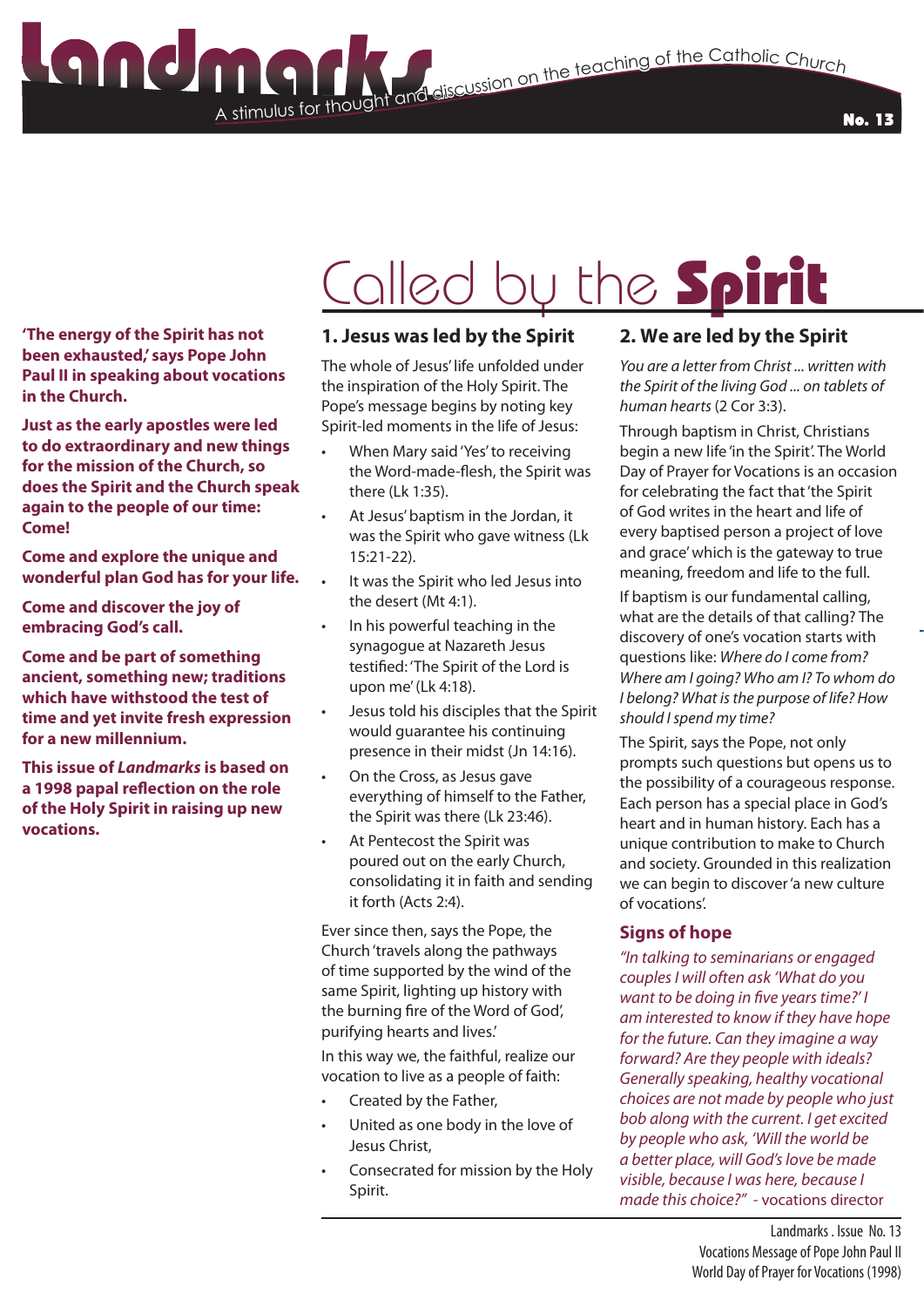# A stimulus for thought and discussion on the teaching of the Catholic Churc<sub>h</sub>

## Come!

"The energy of the Spirit has not been exhausted."

### **3. The Spirit and the Church say 'Come!'**

#### *The Spirit and the Bride say Come (Ap 22:17).*

These words lead us to explore the relationship between the Holy Spirit and the Church (the latter is referred to as 'the Bride of Christ' in the Book of the Apocalypse).

It is through the Spirit and the Church that all the different vocations emerge. While the source of a person's calling is God, the coming to an awareness and acceptance of that vocation occurs in and through the Church.

'The energy of the Spirit has not been exhausted,' says John Paul II. Just as the Holy Spirit led the early apostles (like Barnabas and Paul) to do extraordinary and new things for the sake of the gospel, so too does the Spirit and the Church speak again to the people of our time: Come!

*Come* to meet Jesus, who wants to immerse you in his life! *Come* to welcome God's call, venturing beyond all fear and hesitation!

*Come* and discover 'the history of love which God has woven with humanity' and which God wishes also for you!

*Come* and savour the joy and freedom of God's forgiveness!

For the disciple, the only answer to God's loving invitation is an unhesitating 'Yes!' Or, as the Pope puts it: 'Blessed are they who, attracted by the Word and moulded by the Sacraments, speak their "Here I am!" They are setting out on the path of total and radical belonging to God...'

### **What do we mean by 'vocation'?**

**The English word 'vocation' comes from the Latin** *vocare* **which means 'to call'. The word 'vocation' was traditionally used to refer almost exclusively to the priesthood and consecrated life. Today 'vocation' is understood to be the call to holiness for all Christians by virtue of their baptism. Married, single, ordained and consecrated life are all responses to this baptismal call to live in the spirit of Jesus Christ and to embody the Good News in the world.**

### **Steps along the journey**

*In my second year of studying to be a teacher I worked part time in a restaurant. One evening I met a man who offered me a job as a waiter on a luxury liner. It was an exciting, glamorous and amazingly well paid position. For a week I agonised over whether or not I should defer from uni and take the job. My friends said I was mad if I didn't.*

*I can remember going into one of the city churches and seeing a poster on the back wall which said 'The choices we make determine the person we become.' I knelt and prayed for some time. I noticed some tourists walking through the old building looking around aimlessly. At that moment I imagined myself as an itinerant wandering the globe with no particular direction. 'Is this what I want of myself?' I remember asking. And then, 'What do you want of me, Lord?'*

*I received my answer as I walked out into the bright sunshine. There in the park opposite was a group of primary school children with their teacher examining the new spring flowers as they ate their lunch. I recall the intensity of two distinct feelings within me as I compared the faces of the tourists with the look of involvement and satisfaction on the face of the teacher. One was a feeling of unease. The other was a sense of completeness and purpose.* 

*I reaffirmed my decision to become a teacher. (Chris)*

**The World Day of Prayer for Vocations has been an annual celebration in the Church since 1964. Traditionally, and still today, the focus of this day is on vocations to the priesthood and consecrated life.** 

**In recent years this day has been placed in its proper context: the many and varied ways in which the Spirit calls people to love and serve God and Church. While highlighting the importance of vocations to the priesthood and consecrated life, the Pope's message reflects this wider context.** 

**His message has particular significance in that it coincides with the Church's preparation for the Great Jubilee of 2000 in the Year of the Holy Spirit.**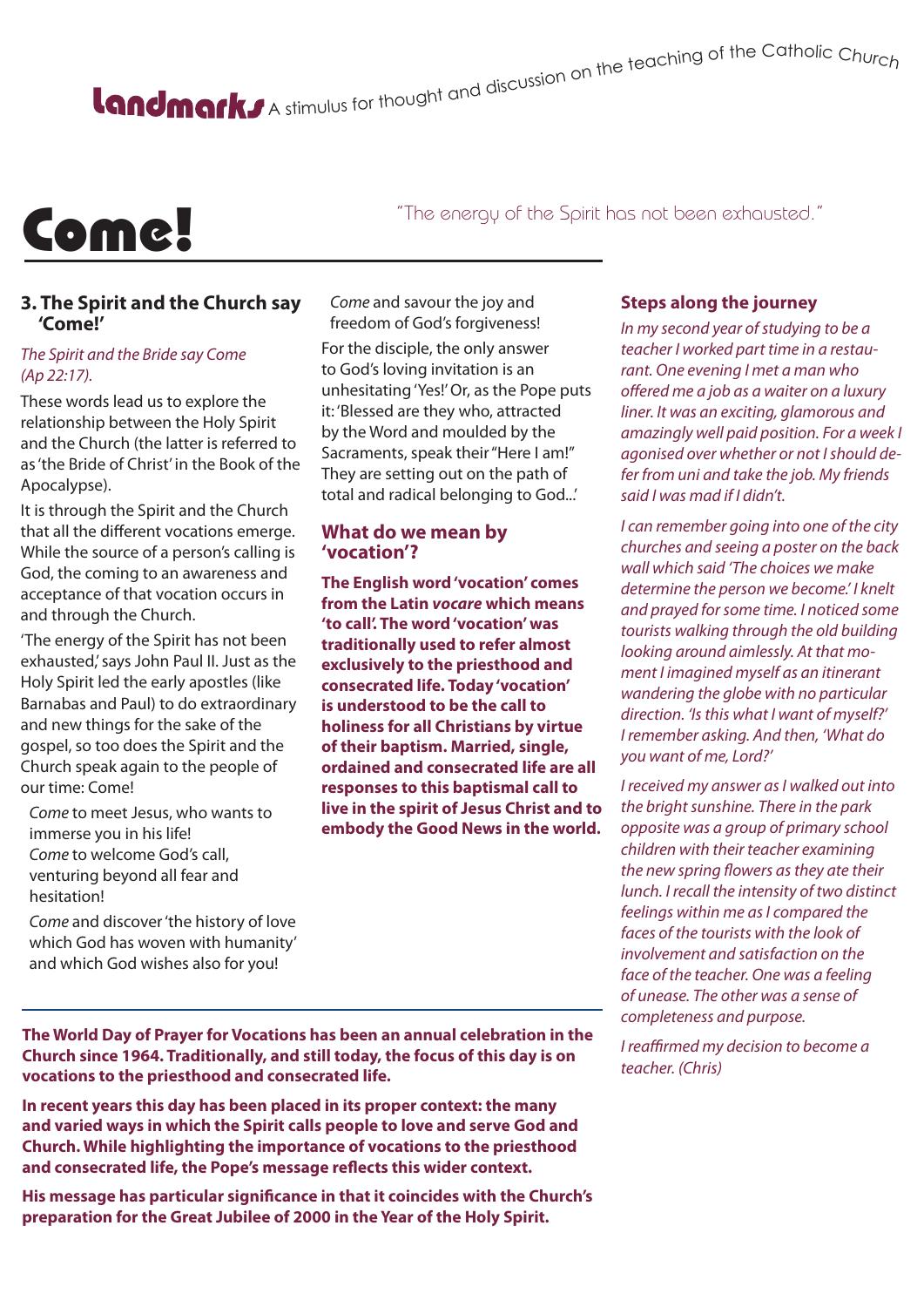# A stimulus for thought and discussion on the teaching of the Catholic Churc<sub>h</sub>

### **4. Many gifts, one Spirit**

It is possible to generate new vocations, says the Pope, but only when a Christian community lives in a spirit of fidelity to the Lord. Charisms, ministries and the different forms of consecrated life thrive in an intense climate of:

- Faith and prayer;
- Unity amidst the diversity of the many gifts of the Spirit;
- Missionary zeal that involves a total gift of self.

The local Christian community is called to develop the gifts and charisms of its members. In this way each of the baptised can discover his/her unique vocational calling. It is this broad understanding of 'vocation' that has shaped John Paul II's message to this point.

### **The call to priesthood and consecrated life**

The focus of the *World Day of Prayer for Vocations,* however*,* is the call to priesthood and consecrated life. It it is to these that the Pope now turns.

The ordained priesthood and consecrated life have a fundamental role in the life and mission of the Church.

The work of Christ that was accomplished through the service of the twelve apostles is continued today through the bishops and priests who are a sacramental representation of Christ the Head and Shepherd.

Throughout Church history the Holy Spirit has also raised up different forms of consecrated life. Like 'a plant with many branches, which sinks its roots into the Gospel and brings forth abundant fruit in every season of the Church's life,' these vocations are with us even today.

Consecrated life is at the heart of the Church, giving clear witness to the single-minded commitment that is asked of every Christian.

Vocations to the priesthood and consecrated life, necessary in every age, are even more necessary today in a world of contradictions that has a tendency to janore God in the fundamental choices of life.

### *The harvest is plentiful but the labourers are few; pray therefore the Lord of the harvest to send out labourers to his harvest!* **(**Mt 9:37-38)

Let us welcome the challenge of the 'Lord of the Harvest'. May this prayer day for vocations arouse in our hearts:

### Here I am

- Intense prayer for vocations to priesthood and religious life;
- A sense of responsibility for encouraging such vocations.

### **Vocation: a call to love**

**At the heart of every vocational choice is a capacity and willingness to love and be loved.** 

**The basic training ground for learning to love is family life. The influence of strong marriages and family relationships on a person's vocational choices cannot be stressed enough.** 

**This point is reflected in the Pope's message when he says: 'Understood as the domestic church, the family, sustained by the sacramental grace of matrimony is the permanent school of the civilisation of love...'** 

### **Seeds of commitment**

*"Do they have some runs on the board?' That's one of the things I look for in prospective seminarians. I look for evidence that a person has persevered with a goal.... It's not just a question as to whether he will 'last', but whether he will put his heart and soul into his vocation - especially during the tough times. You can gauge that capacity in people now... Do they follow up their commitments? Do they keep their promises, even in the little things?"* 

- seminary staff member

*"From the free and sincere gift of self flows the fullness of life."*

### **The Pope speaks to young people preparing for Confirmation**

**My dearest young people. You are entering a privileged time during which you are invited to question yourselves and question the Christian community on the full meaning of your lives. It is a time of prayerful consideration and vocational choices. Listen to Jesus when he says 'Come and see.' Give witness to the Church in the special and unique way that God wants for you. Let the Holy Spirit guide you in truth and freedom and love. Don't be swayed by the glamour of fleeting material success and riches. Don't be afraid to follow the demanding and courageous paths of gospel love and generous commitment. Learn to always give clear witness to the faith and hope that is within you.**